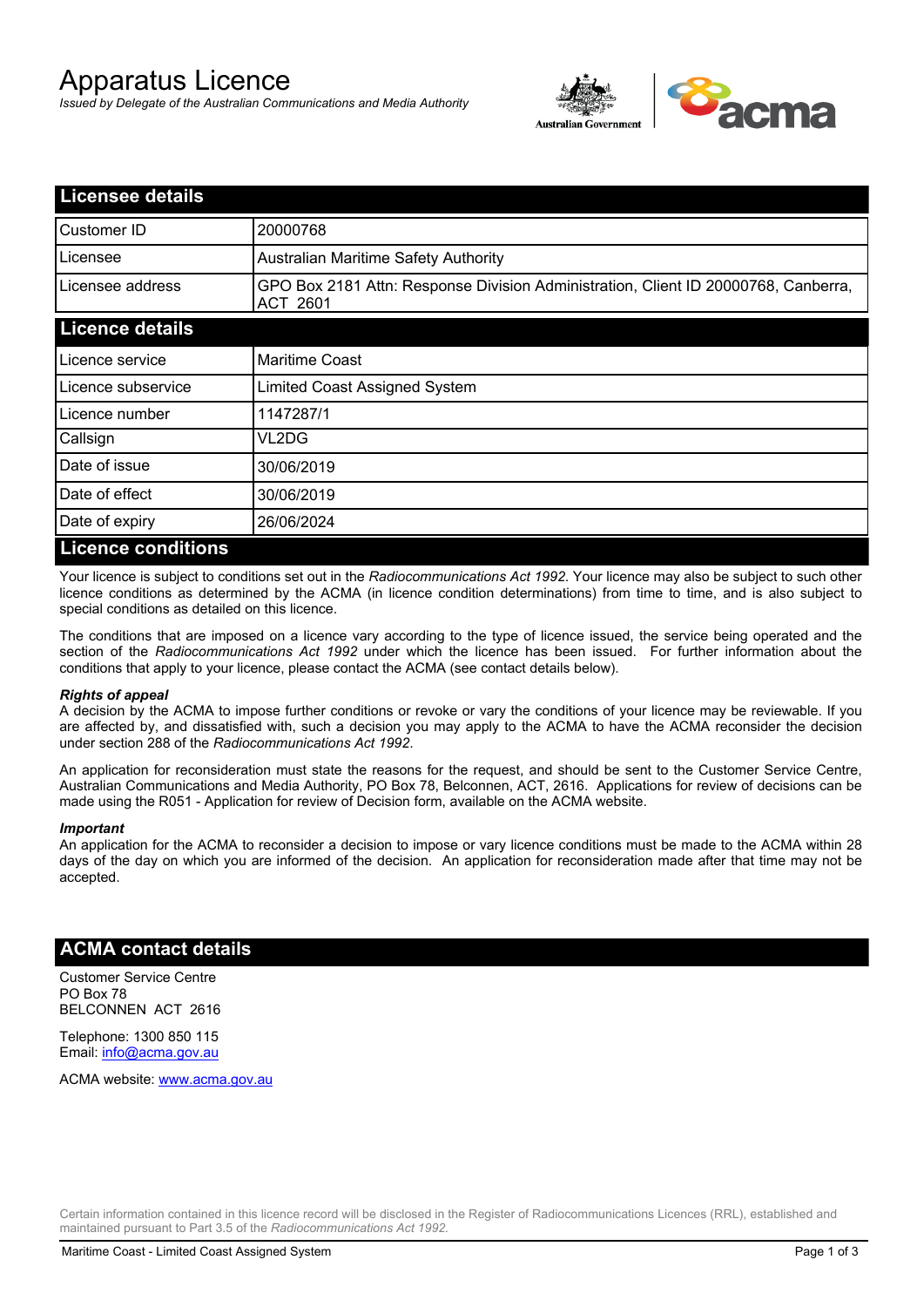## **Advisory Notes applying to licence no.: 1147287/1**

Conditions applicable to the operation of Limited Coast Assigned System authorised under this licence can be found in the Radiocommunications Licence Conditions (Apparatus Licence) Determination and the Radiocommunications Licence Conditions (Maritime Coast Licence) Determination. Copies of these determinations are available from the ACMA and from the ACMA home page (www.acma.gov.au).